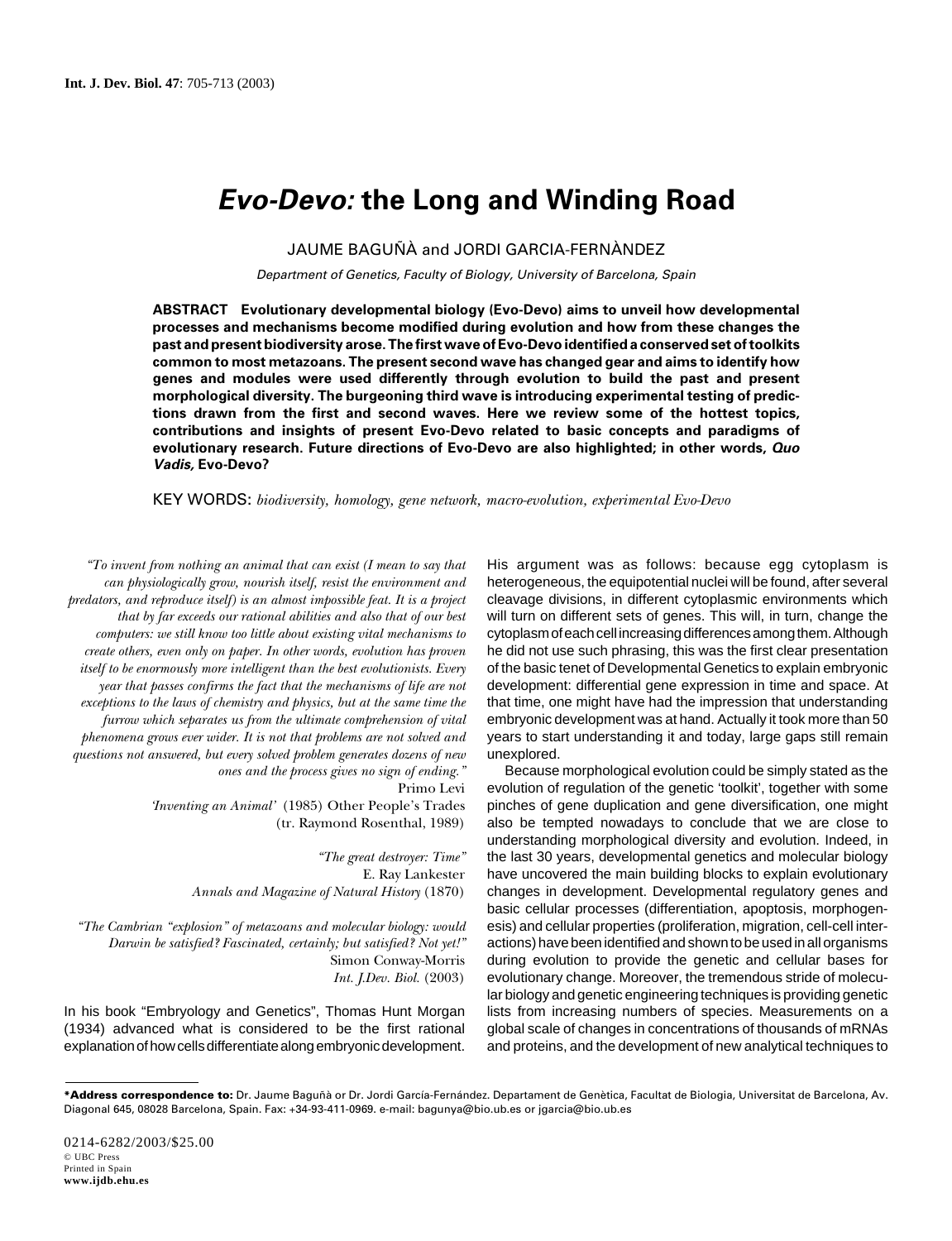identify potential interactions among cellular and genetic components have also ensued. However, even to the most unbounded optimist, we are still far from understanding morphological diversity and evolution. The excellent contributions which make up this "Evolution & Development" Special Issue of the Int. J. Dev. Biol. are evident witnesses of progress; even so, the concern remains that most explanations fall short of providing final answers to most of the questions posed! In what follows, we list what we consider to be the main problems facing Evo-Devo and some of the potential ways out.

## **1) New building blocks: did sponges and cnidarians invent everything? Is there "life" beyond gene duplication and diversification?**

Despite being morphologically very diverse, multicellular organisms are made by a very conserved set of regulatory genes playing comparable developmental roles. This most unexpected finding represented a powerful molecular proof of evolution as 'descent with modification' (Darwin, 1859). Nonetheless, it furnished a big paradox: if developmental genes are the same, how are differences in development and in the final morphology in different organisms to be accounted for? After the shock, the likely answer: differences between close organisms are due to differences in expression of regulator genes driven by upstream regulators or by changes in the range of downstream target genes.

So far, so good. But what does this mean and how should the issue be tackled? Whereas it is true that sponges already bear scores of protein kinases, G proteins, phosphatases and so on (Suga et al., 1999, 2001), it is also true that they lack key elements of the metazoan toolkit such as Hox and ParaHox cluster genes and the main 'mesodermal' genes. A bit further up, and despite featuring a simple structure with a single body axis and radial symmetry, Cnidarians bear the main elements of the genetic toolkit (Finnerty and Martindale, 1999; Hobmayer et al., 2000; Spring et al., 2002; Scholz and Technau, 2003; Yanze et al., 2001; Hayward et al., 2002; Kozmik et al., 2003; Seipp et al., 2001, Wikramanayake et al., 2003). In other words, Hox/ParaHox gene clusters, several anteroposterior (or AP) genes  $(Otx, emx, ...)$ , the main set of endodermal and mesodermal genes (Brachyury, Fork Head, snail/ slug, twist, MyoD, Mef2, dpp/BMPs, Wnt/ß-catenin,...), Paxgenes, germ cell genes (vasa, nanos), as well as several genes involved in apoptotic processes, were already in place 600 million of years ago. Evidence of such an extensive toolkit in sponges and, in particular, in Cnidarians debunks the notion that gene diversification was at the base of the so-called Cambrian explosion, whatever this may mean today (see Conway-Morris, 2003).

If from cnidarians onwards the basic toolkit remained within the same order of magnitude, several processes may have underlaid some of the big changes brought about from the Proterozoic: 1) temporal changes in the amplitude of expression and spatial changes in the location of the regulatory states brought about by changes in cis-regulatory elements or by incorporation of new cisregulatory regions in key genes resulting in new and specific changes in patterning or in cell fate and function; 2) cellular processes (cell migration, programmed cell death,..) considered as cassetes and co-opted over and over to provide the "cellular" basis for evolutionary change (Rudel and Sommer, 2003); and 3) gene duplication and diversification resulting in similar but somehow different roles (e.g. gene families during chordate evolution).

A final concern: is it true that there is no life in Evo-Devo besides gene duplication and diversification? In other words, did animals invent nothing after they became multicellular? Was everything a question of shuffling, tinkering and co-option? Data from the increasing number of fully sequenced genomes indicates a substantial number of novel unmatched genes (Pires-DaSilva and Sommer, 2003). What are they for?

## **2) The need for accurate phylogenies for meaningful Evo-Devo questions**

Evolutionary-based questions have to be framed into a meaningful phylogenetic framework; otherwise, whether a particular morphology is ancestral or derived, whether a new morphology is due to gain or loss of a feature, or whether a morphology has evolved once or many times can not be properly answered unless phyletic relationships among the comparing clades is known. Jenner (2000) has cogently pointed out how incomplete taxon sampling and/or prunned phylogenies invalidate the most basic features (coelom, segments and indirect life-cycle as ancestral characters) called upon to back two recent hypotheses on the origin and evolution of bilaterian metazoans: the so-called "complex Urbilateria" hypothesis (De Robertis, 1997; Holland, 2000; Holland et al., 1997; Adoutte et al., 1999, 2000) and the "set-aside cells" hypothesis (Peterson et al., 1997; 2000).

Another interesting case is the presumed homology, based on the 'overwhelming' complexity of similarities (especially molecular similarities), between annelid, arthropod and vertebrate segmentation (Holland et al., 1997; Balavoine, 1998; Adoutte et al., 1999, 2000). Amidst other advanced features, the ancestral bilaterian was posited to be segmented. This implied the unparsimonious loss of segmentation in more than a dozen unsegmented phyla. Since neither morphological nor molecular phylogenies have so far been able to sort out the cladogenetic relationships of these unsegmented phyla among themselves and with the three segmented phyla within the Lophotrochozoa, Ecdysozoa and Deuterostomia, whether segmentation is an ancestral or a derived character remains an open question. Central to this uncertainty is what segmentation actually means (Budd, 2001a) and whether its meaning has to be widened to accommodate any repetitive feature (e.g. see Balavoine and Adoutte, 2003), a proposal a bit farfetched. Instead of claiming homology on the basis of "similar" patterns of gene expression between clades that diverged at least 500 million of years ago, it is more advisable to undertake two complementary approaches: 1) use EST collections and/or multigenic approaches, to get the 'final' phylogeny of the Bilateria and 2) undertake deeper cellular and molecular analyses to track adult vestiges or embryonic rudiments of segmentation in unsegmented clades (Telford and Budd, 2003). Such approaches must also be used to tackle the hottest points in animal evolution (see 8: a hot Evo-Devo Agenda).

Within individual phyla, classes and orders, phylogenies have provided safer and better solutions. The identification of the sisterrelationships of the insects and crustacens (Friedrich and Tautz, 1995) has helped to interpret developmental and morphological differences among them. In parallel, analyses of mitochondrial genomes have been instrumental to cluster the Phoronida within the Brachiopoda, the Acanthocephala within the Rotifera, and to show the proximity of Echiurida and Pogonophora to the Annelida. Finally, phylogenies are becoming extremely important for analyz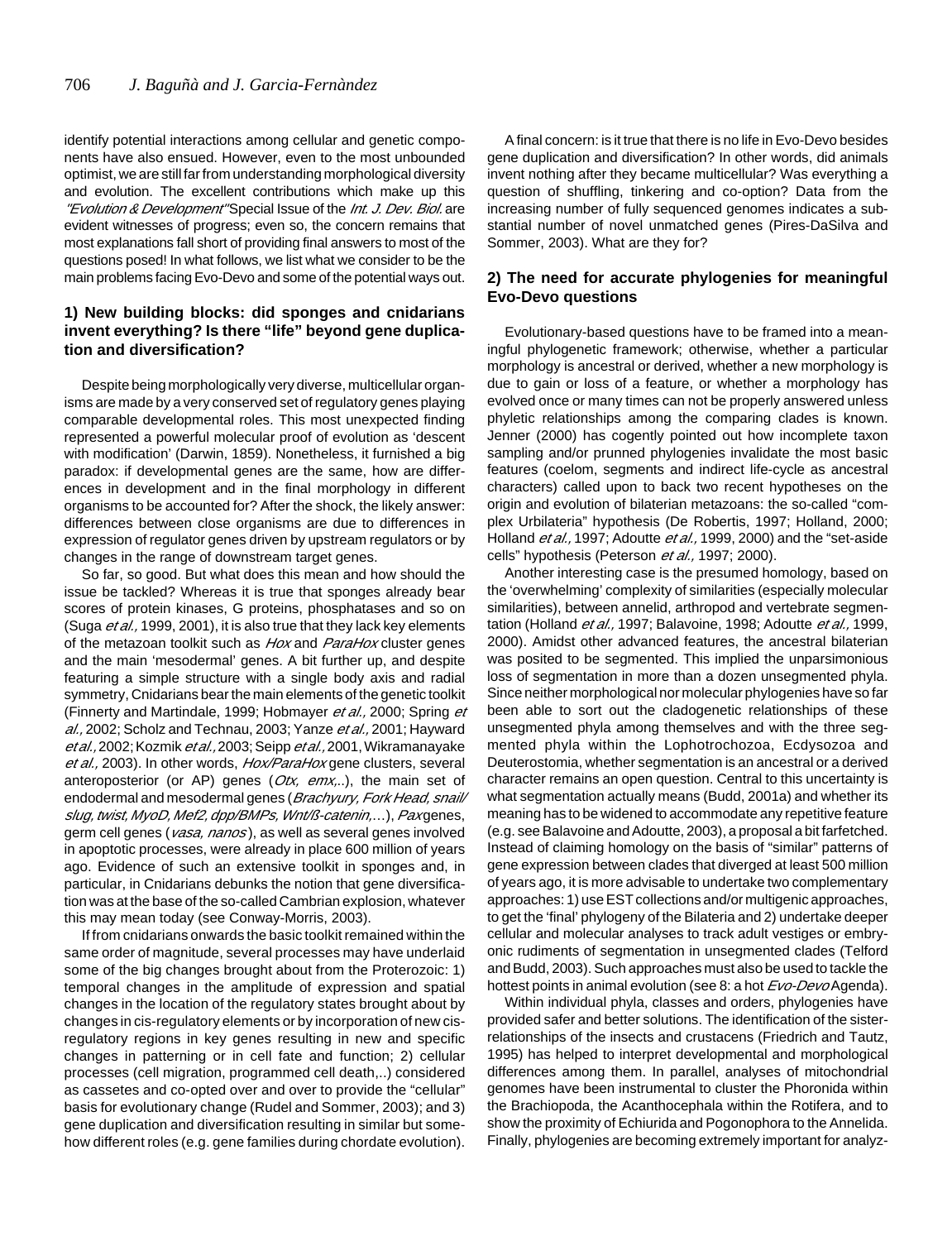ing whether a morphology has evolved or de-evolved once or several times and whether complex traits can be re-evolved by lineages that lost them. Three nice examples are: the recent claim, based on character distribution mapped onto molecular phylogenies (Whiting et al., 2003), concerning the repeated re-evolution of wings in stick insects (but see an interesting rebuttal by Stone and French, 2003); the loss and regaining of limbs during the evolution of the major clades of snakes (Greene and Cundall, 2000), and the parallel evolution of direct development in seaurchins from ancestral indirect developers (see Sly et al., 2003).

### **3) How to sort out homologies from convergent evolution, parallel evolution and homoplasies**

The debate about what homology is, continues. Brian Hall's book devoted to homology (Hall, 1994) lists 19 types of homology. The father of the homology concept, Richard Owen, gave in 1843 his last formal definition of homology: "Homologue....the same organ in different animals under every variation of form and function" (Owen, 1843). Owen contrasted homology with analogy "a part or organ in one animal which has the same function as another part or organ in a different animal" (Owen, 1843). The traditional view of morphologists is that morphological similarities may be due to either homology or homoplasy, a term introduced by Lankester (1870) to incorporate an evolutionary dimension into Owen's definition. Nowadays, one definition that would be accepted by most, although not by all, could be the occurrence of the same feature in two organisms, whose common ancestor also possessed the feature. Hence, homologous structures arise by common descent from an ancestral form, whereas homoplasious structures between two organisms are independently derived in the respective lineage, either by parallel evolution (similar morphological solutions using similar ontogenetic mechanisms) or by convergence (similar morphological solutions using distinct ontogenetic mechanisms).

The most exciting and far-reaching discovery of modern Evo-Devo was the finding that many developmental genes are conserved among deeply divergent taxa. So, organisms as different as nematodes, flies and mammals use similar genes for similar developmental purposes. Ever since, the study of homologous genes has been widely used as a clue to identify homologous developmental processes and structures. Indeed, several examples of using such approach are included in this Special Issue to investigate major macroevolutionary events, e.g. the origin of segmentation (Seaver, 2003), germ layers (Technau and Scholz, 2003), the central nervous system (Ghysen, 2003), or the origin of eyes (Arendt, 2003). However, as early embryologists and geneticists already foreshadowed, another fascinating realization from the past two decades is the extraordinary complexity of the relationship between genotype and phenotype. The link between the genetic makeup of an organism (its genotype) and its form and function (its phenotype) lies at the heart of evolutionary developmental biology. Such a gap, or black box, calls for extreme caution when developmental homologies are inferred from gene homologies. It is now clear that distinct kinds of dissociations can evolve between homologous genes and homologous aspects of morphology (Wray and Abouhief, 1998, Rudel and Sommer, 2003, Hall 2003).

Homologous genes may be responsible for non-homologous morphologies. The more we known about regulatory genes, the

clearer it becomes that few genes are devoted to a single developmental task. Development proceeds by the coordinate implementation over time of a scaffolding of gene cassettes and networks, which are utilized on many separate occasions during development. As examples, the *Notch*-signalling pathway is broadly used during *Drosophila* and vertebrate development (Simpson, 1997; Robey, 1997), and *hedgehog, TGF-β* and *Wnt* family members are used over and over again during development. Evolution may well have worked by "genetic tinkering" (Jacob, 1977) or "bricolage" of gene networks (Duboule and Wilkins, 1998). This tinkering or "bricolage" may result in the recruiting of the same developmental module in evolutionary disparate structures. Gene expression or action will then not reflect homology but recruitment. No one will posit *Notch* expression to argue for homology between the vulva in C.elegans, the Drosophila eye and the presomitic mesoderm of vertebrates (Wray and Abouiheif 1998, Pourquie, 2003), or argue for homology between the neural tube of vertebrates with the wing of arthropods based on *hedgehog* function. However, the expression of *engrailed* in stripes in the first eight somites of the cephalochordate amphioxus (Holland et al., 1997) has been used as an argument to support the monophyly of segmentation in bilaterians (reviewed in Seaver, 2003), whereas the expression of the Hox, Otx and Emx transcription factors has been advanced to homologize the central nervous system of arthropods and chordates (Sprecher and Reichert, 2003; Ghysen, 2003).

Gavin de Beer already noted that homologous genes and homologous structures could be dissociated ("characters controlled by identical genes are not necessarily homologous", de Beer, 1971). In modern Evo-Devo, the rule is that the deeper the phylogenetic distance, the more complicated it is to distinguish whether a similar structure dictated by a similar gene network is homologous or is the result of parallelism, or independent recruiting of a gene network for similar purposes. Sorting out parallelism from homology in landmark issues such as the origin(s) of segmentation, the coelom or the origin(s) of the eye (Hodin, 2000) warrants further studies of additional phyla, and a deep understanding of plasticity and constraints in gene and developmental evolution. De Beer also noted the inverse situation: "homologous structures need not to be controlled by homologous genes". Although few examples of this phenomenon have been described, e.g. the segmentation role of Evx in Schistocerca (Patel et al., 1992) and the posterior vulva formation in nematodes (reviewed in Rudel and Sommer, 2003), when a structure which is homologous between closely related organisms is built using different genes, it should be considered convergent rather than homologous.

Nonetheless, the use of expression and function of homologous genes to infer morphological homology between relatively close related species has been widely and successfully used, and in many cases, has given remarkable insights into the appearance of developmental innovations (e.g, Wada et al., 1999, Ferrier et al., 2001). However, our understanding of the role of parallel evolution to produce similar structures and the mechanisms for the occurrence of convergent evolution is far from satisfactory. A future challenge to approach the intimate rules (if any) governing convergence and parallelism in animal evolution will require detailed case-by-case studies in closely related, "satellite species" of well documented animal models (Rudel and Sommer 2003). Yet, comparing genes and gene networks between species, particularly species at relevant crossroads of animal evolution, will be in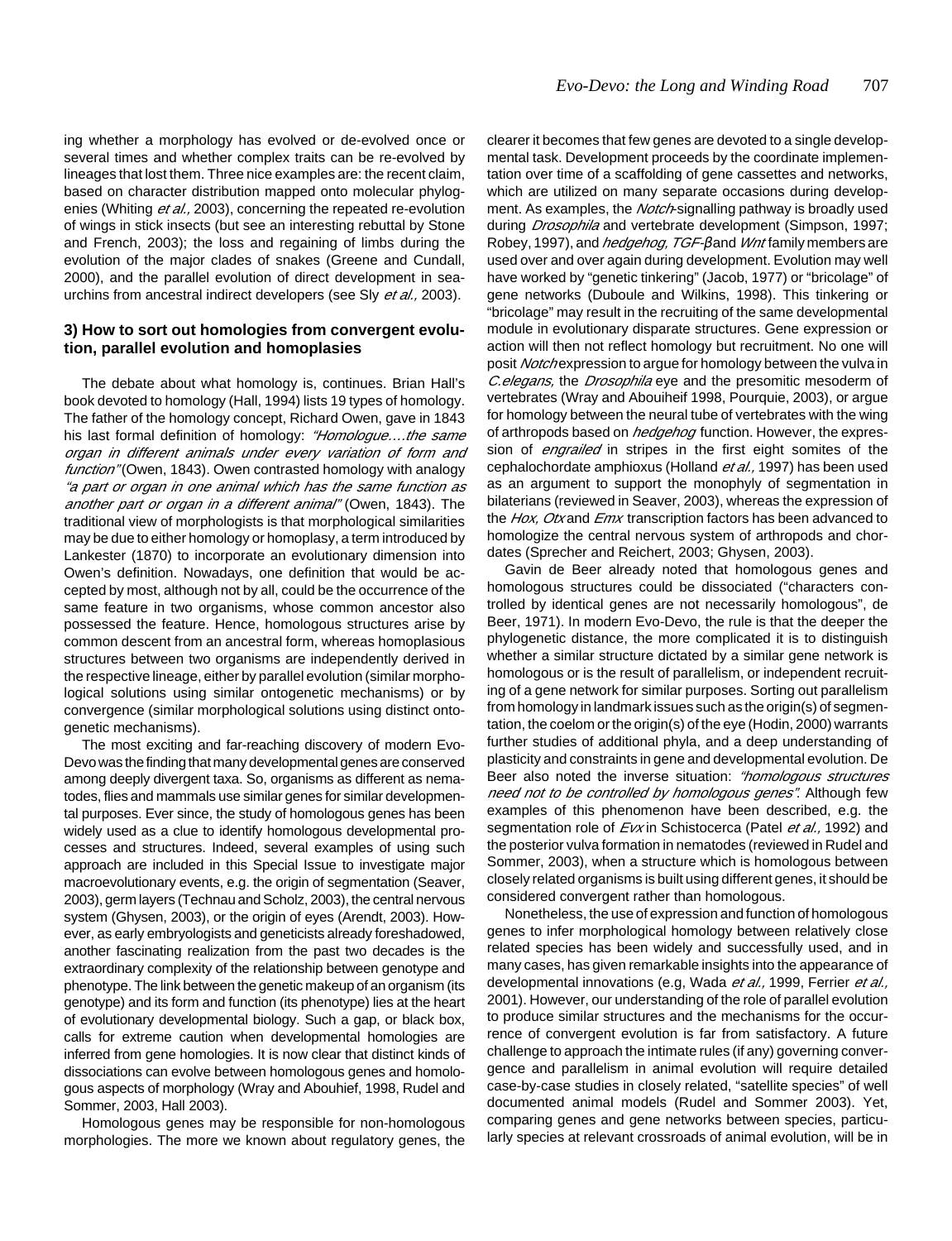the forthcoming years a major generator of information for grasping principles at the base of homology, convergence and the evolution of developmental mechanisms (Davidson et al., 2003; Hinman et al., 2003; Revilla-i-Domingo and Davidson, 2003).

## **4) Is macroevolution something special or just cumulative microevolutionary changes?**

The "first wave" of Evo-Devo uncovered the great deal of similarities in genes and cellular processes shared by all organisms (Gilbert, 2003). The present "second wave" has changed gear with the aim of identifying differences in how these gene and modules are used. Several examples documented in recent years are worth mentioning: i) mutations in protein coding sequences. A mutation in the Ubx protein represses *Distal-less* expression in insects but not in other arthropods, resulting in insects bearing only thoracic legs (Galant and Carroll, 2002; Ronshaugen et al., 2002); ii) alterations in genes down-stream of regulatory genes. Whereas Ubx represses growth in the dipterans halteres, it does not in butterfly hindlimbs, resulting in two wings in the former and four in the latter (Weatherbee *et al.*, 1998); iii) altering the spatial or temporal expression of regulatory genes. The spatial shifts of regulatory genes seem to be involved in morphological changes, such as the type of appendages formed in crustaceans, the webbed feet of duck, the axial formula derived from somites, or the loss of limbs in snakes (Cohn, 2002, Gilbert, 2003, Rudel and Sommer, 2003). Heterochronic switches of expression patterns may account for evolutionary changes in vertebrate limbs and polyphenism in insects (Smith, 2003).

Nonetheless, the major evolutionary transitions in animal evolution still remain to be causally explained. The origin(s) of multicellularity, the origin of bilateral symmetry, the radiation at the Cambrian Explosion and the origin of vertebrates are the most relevant macroevolutionary events for which no genetic thunderstorm may be invoked, the only exception being the concurrent poliploidization events at the onset of vertebrate origins and early steps of vertebrate evolution (Holland et al., 1994). Macroevolutionary processes are extensively analyzed elsewhere in this volume (Ferrier and Minguillón, 2003; Conway-Morris, 2003; Valentine and Jablonski, 2003; Finnerty, 2003; Technau and Scholz, 2003) and early steps of metazoan evolution are considered below.

As Dobzhansky (1937) firstly pointed out, the main issue in the macro vs. microevolution debate is whether mutations resulting in real evolutionary novelties are of the same kind as those occurring daily or whether we should expect special, rare mutations only occurring on geological time scales. In the late 60s, population and quantitative genetics showed a high deal of genetic variation within populations. Evolutionary developmental biologists thought of this intraspecific variation in regulatory developmental genes as mere "noise". However, new applications of population genetics and artificial selection techniques to test the potential of variation in developmental features is switftly changing this appreciation. Six generations of artificial selection on wing eyespot size in the butterfly *Bicyclus*, led to dramatic shifts in the range of eyespot sizes (reviewed in Beldade and Brakefield, 2002). Further, Gompel and Carroll (2003) and Sucena et al., (2003) have identified minor genetic changes correlating with microevolutionary features in closely related *Drosophila* species: the distribution of tricomes, or the pigmentation of the abdomen.

Therefore, population genetics, quantitative genetics and natural variation are approaching developmental genetics and Evo-Devo. A tentative early conclusion is that variation is there, not necessarily hidden, but underused or plainly not used. Evolution, even at higher levels, may proceed by adaptative selection of variation of developmental regulatory genes. This variation may endow bricolage of modules or toolkits, bricolage that may result in successful morphological innovations. Theoretical biology and computational (digital) organism studies show that complex systems may be generated by synergy of a limited number of genes or simple modules (Solé et al., 2003). Meanwhile, populations of simple digital organisms (computer programs that self-replicate, mutate, compete and evolve) often evolve the ability to perform complex logical functions (Lenski et al., 2003). Translating these theoretical studies to real life and evolution may be difficult to handle. However, they charmingly imply that no entirely new genetic component will be found to be responsible for morphological innovation; rather, subtle changes and combinations within or between existing toolkits will be the actual cause.

However succesful such microevolutionary explanations turn out to be, non-random origination in time of evolutionary novelties seems out of reach of 'simple' explanations based on polymorphic changes in regulatory regions or shifts in gene frequencies. In addition, successful innovations require contingent events such as ecological opportunity, developmental possibilities and appropriate environmental settings. As it stands, microevolution does not provide a satisfactory explanation for the extraordinary burst of novelty during the Cambrian Explosion (Erwin, 2000). Repatterning and redeployment of pre-existing developmental potential within a novel ecological milieu may have been largely responsible for the radiation (Erwin, 2000; Conway-Morris, 2003), but invention of new genes, extensive or non-extensive gene duplication and the expansion of particular gene families, such as *Hox* genes, have yet to be fully explored (Ferrier and Minguillón, 2003).

Another stumbling block to get a balanced assessment of macroevolution is the excesive, almost mystical, adherence to typological concepts such as Baüplan and phylum which are preformationist and pre-evolutionary. Such concepts muddle and distort the perception of big radiations (the paradigm is the socalled Cambrian Explosion, though it could be extended to the radiation of land plants, mammals, etc,…) leading us to see them as something amazing, exceptional and unique, which they were not, and needing exceptional mechanisms, which likely were not required. Budd (2001b) and Fitch and Sudhaus (2002) have cogently argued (see also Conway-Morris, 2003) that such perceptions are the result of bad systematics ('stem groups' or fossils are usually left out) and of not considering that with elapsed time both the disparity among clades and the opportunity for extinctions of intermediate forms increase. Skipping the fossil record removes the 'stem groups' (those between the most recent common ancestor of two living groups and that of only one of them), which must comprise, by definition, only fossil organisms. This leaves for comparison only 'crown groups' (the most recent common ancestor of a clade plus all of its descendants) which are of little help, especially when comparing high clades (e.g. phyla). This is because lineages diverged from each other in a step-bystep manner which is only documented in the fossil record. In addition, ignoring that elapsed time increases the opportunity for intermediate forms to be extinct, reinforces the mirage that extant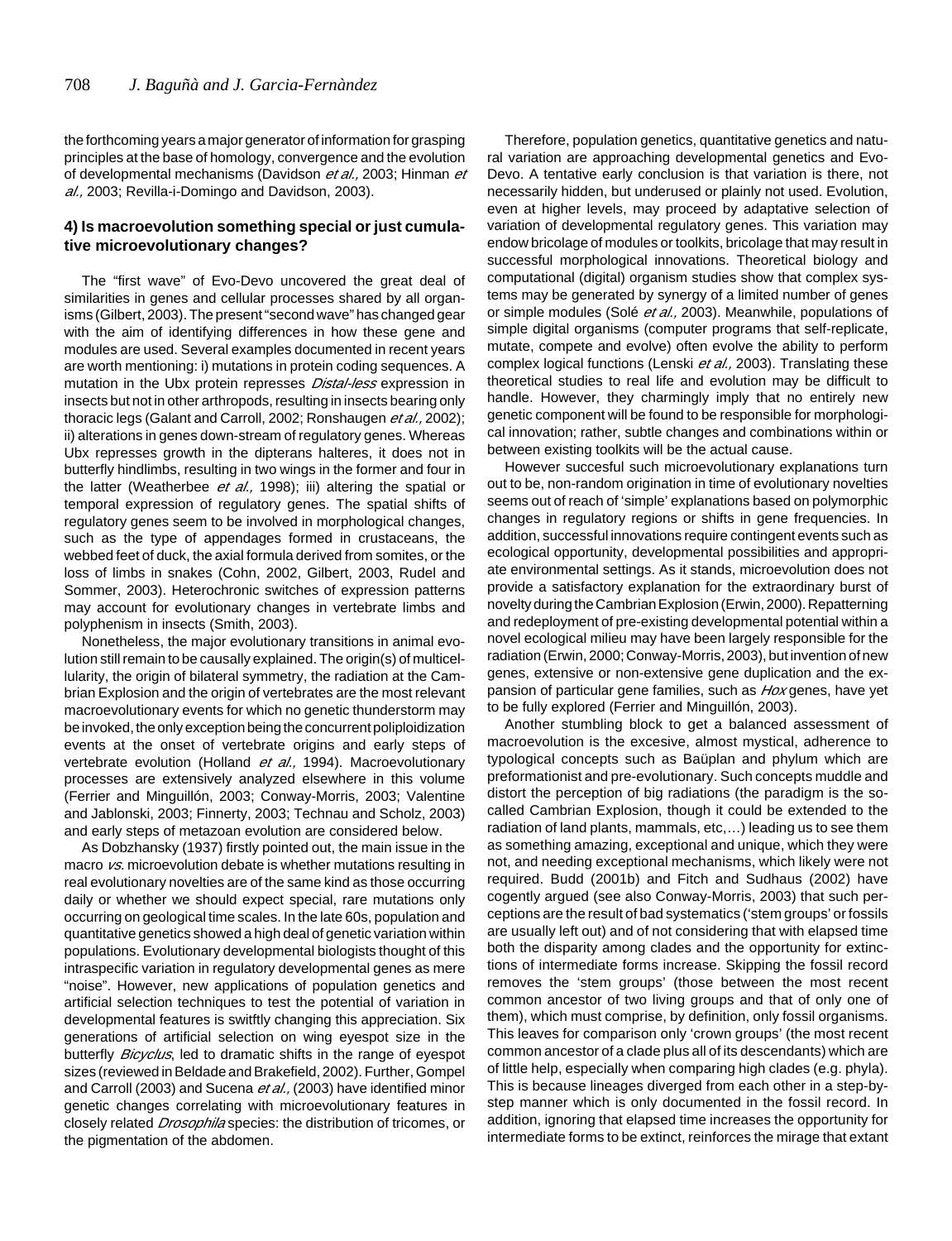'crown groups' (usually phyla) appeared at once in their present modern form.

The future task for macro-Evo-Devo will be to unravel: i) preexisting developmental potential; in other words, what was before the Cambrian, which means analyzing the developmental toolkit component of the closest sister groups, relatives of eubilaterians, the acoelomorph flatworms (Ruiz-Trillo et al., 1999; 2002); ii) the extent and quality of bricolage of this basal bilaterian toolkit compared to higher bilaterians; and iii) trying to link the known, and those which remain to be discovered, fossil groups (that is, the 'stem groups'; Budd, 2001b) to the extant 'crown groups'. Other major macroevolutionary events, such as the origin of multicelularity and the origin of bilaterians need similar grounds; a profound analysis of the relevant sister relatives and the inclusion of relevant fossil data. Data concerning Cnidarians is growing indeed (Finnerty and Martindale, 1999; Spring et al., 2002), but sponges, ctenophores, placozoan, mesozoans and other minor and often unclassified phyla need to jump into Evo-Devo to help us to understand better the how(s) and why(s) of macroevolution.

## **5) Are Evo-Devo explanations "too internalist"? Evo-Devo goes populational**

As Wilkins (1998) rightly pointed out, the explanatory mode in Evo-Devo is resolutely "internalist"; that is, too focused on the specific nature of the genetic alterations involved and paying scarce attention to the selectionist-population dynamics helping to spread such genetic changes. Upstream regions of some genes bear polymorphic regions which may bring major differences at the level of gene expression. Such regulatory polymorphisms in populations are thought to be more abundant than current data would suggest (Rockman and Wray, 2002). Therefore, seeking polymorphisms in regulatory regions of genes for relevant traits would be necessary to overcome such an internalist approach and to explain how crucial genetic changes affecting development spread during evolutionary radiations. To do that, evolutionary developmental biologists should seek and learn the mathematical and modelling skills of population geneticists, whereas the later must devise population genetic models to grasp developmental biology changes.

To start with, it seems wiser to leave aside big hot problems such as the basis of the "Cambrian explosion" (despite their tremendous interest) and concentrate on intra-phyletic, and even better intraclass, intra-order and inter-generic, comparisons. Among the best examples of this approach one could mention the role of *Ultrabithorax* in morphological differences between *Drosophila* species (Stern, 1998), the divergence of cis-regulatory sequences in the *achaete*scute gene complex between Drosophila melanogaster and D. simulans (Skaer and Simpson, 2000), the variability among the evenskipped stripe 2 in Drosophila (Ludwig et al., 2000), differences in structure and function of the bicoid gene in different fly species (Shaw et al., 2001) and molecular and cellular variability in vulval development within and among different species of nematodes (Delattre and Félix, 2001). To those, we could add how the gene network has changed during the evolution of parasitic wasps from non-parasitic ancestors (Gbric, 2003) and how some Hox cluster genes (e.g. bicoid) and segmentation genes (e.g. hunchback, orthodenticle ) changed their roles in long germ band embryos of higher dipterans (e.g. *Drosophila*; see Lynch and Desplan, 2003), superimposing their activity onto a preexisting regulatory network.

## **6) Postgenomics and Systems Biology: how do they help Evo-Devo?**

The deluge of information on genes, proteins, cellular dynamics and organisms' responses to mutations and the environment, and how to integrate this into a more complete picture of how biological networks from cells to whole organisms function, is the biggest challenge of Biology today. It requires the concerted effort of all kinds of biologists together with mathematicians, bioinformaticians, model builders, computer engeneers and ecologists. The premium is to understand the big misteries of Biology, such as how cells divide and animals develop to how evolution took place.

As regards Evo-Devo, uncovering the structure, functioning and properties of genetic regulatory networks (GRNs) is one of the greatest challenges of the postgenomic era. To do this, biological systems have to be modelled in terms of an information system and the system analyzed mathematically. In recent years, models have become more detailed by incorporating more data in the form of already known and new genes, developmental pathways, regulatory DNA sequences discovered through experiments which disrupt normal gene function, and pinpointing connections between various genes and regulatory regions (Davidson et al., 2003; Hinman et al., 2003; Revilla-i-Domingo and Davidson, 2003). An expected outcome is that as more data is incorporated into the model, more accurately complex biological responses (e.g. changes in gene expression and subsequent changes in cell behaviour) can be predicted. For embryonic development, some general principles are already emerging from GRN architecture (Davidson et al., 2003), namely: 1) that development is moved forward by intergenic positive feedback loops that stabilize, or lock down, a newly set-up regulatory state; and 2) that transcriptional (and/or translational) repression is extensively used to exclude regulatory states set up in one spatial domain from other spatial domains. The final outcome will be to predict in silico how systems behave in response to genetic mutations or under specific environmental circumstances. Translated to Evo-Devo problems, it could help to predict the qualitative and quantitative changes in GRN architecture necessary to transform one form or character into another and to make educated guesses as to how evolutionary novelties arose (see below).

Developments to be expected in the future will lead to the establishing of rules for these networks as well as the establishing of sound parallelisms with neural networks, ecological food-webs and social networks (Krause et al., 2003; Neutel et al., 2003). From these studies, general principles of biological networking organization will emerge. In addition, comparative studies of GRNs will also make possible the identification of the architectural GRN motifs common to all bilaterians. This knowledge will, in a not too distant future, help to set the foundations of experimental Evo-Devo (see below).

## **7) Understanding needs perturbing: towards experimental Evo-Devo**

The ultimate goal of any scientific hypothesis or theory is to test, through experimentation, the predictions made from that theory. When applied to Evo-Devo, a previous simple question arises: is Evo-Devo testable? A common practice or test in most recent Evo-Devo studies is to associate differences in the expression levels of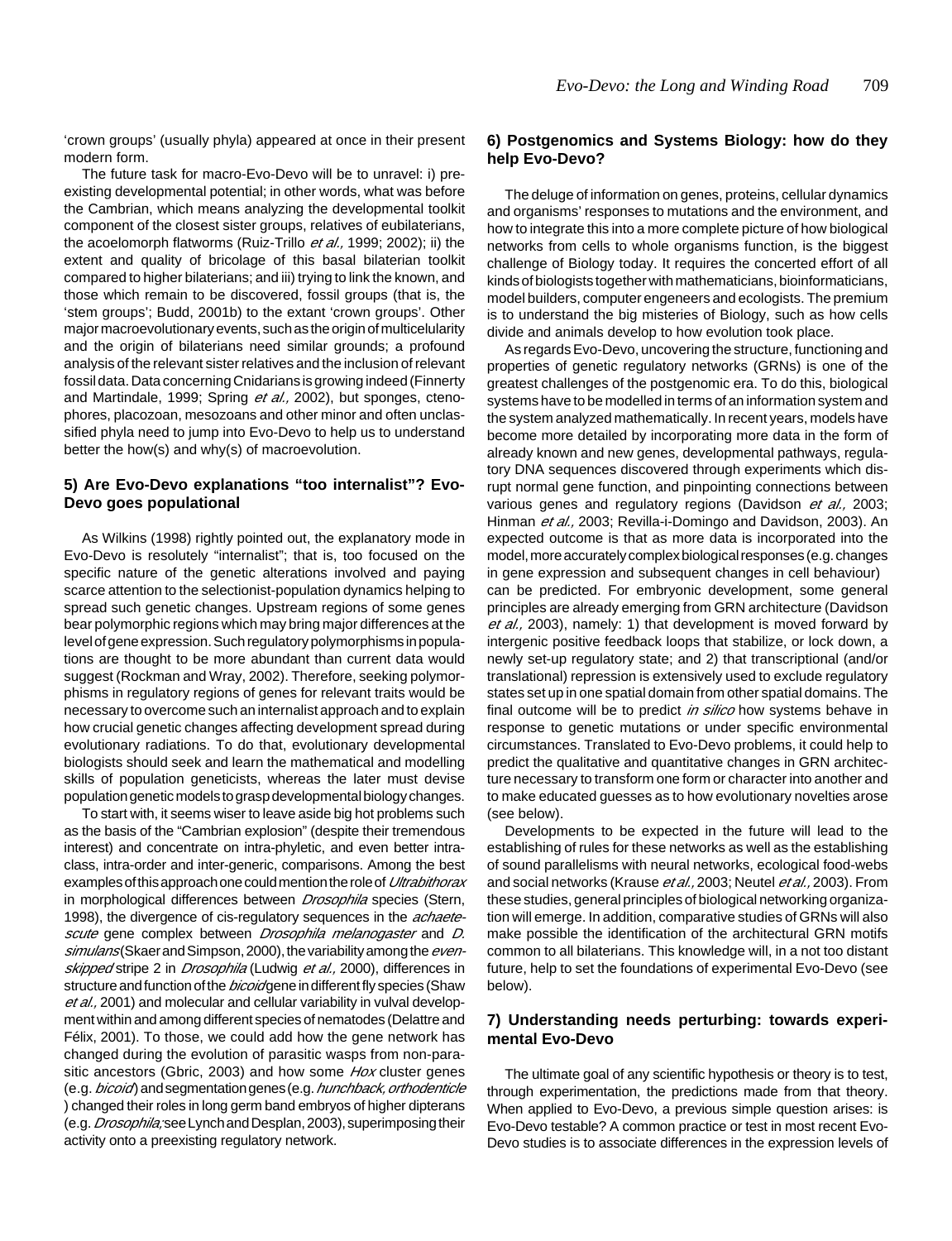developmental genes with differences in morphological traits (e.g. shifts in axial body regions paralleling axial shifts in Hoxexpression; Burke et al., 1995; Belting et al., 1998). A converse test associates similarities in gene expression and function to a morphological character between distant organisms as a way to prove that their last common ancestor likely had such a character and the genetic toolkit to build it (e.g. similar genetic machinery to make segments must have existed in the last common bilaterian ancestor, or Urbilateria, and parts of it may have been conserved in annelids, arthropods and chordates; Balavoine and Adoutte, 2003).

Interesting as they may seem, these findings are just associations, but not causal findings (Wagner, 2001). To demonstrate a causal role, a developmental genetic difference has to be shown to be the proximal cause, that is, to produce a derived character state. In other words, a genetic change has to be introduced into the genome of a species bearing the ancestral character state and shown to produce the derived character state. This sort of experiment requires genetic manipulation or, even better, building up transgenic organisms. Two examples, the first one close to actual science and the second to wild dreaming, could be contemplated. As pointed out by Wagner (2001), the work of Keys and co-workers on the origin of eye spot patterns in nymphalid butterflies (Keys et al., 1999) represents one of the best understood examples of an evolutionary innovation. Causing loss of *cubitus interruptus* (ci) repression by engrailed in transgenic non-nymphalid (not bearing eyes in the wings) butterflies may induce the appearance of a structure resembling eye spots. If it works, we will be much closer to understanding its causality.

The second example is close to what Evo-Devo fans dream of, although it is more wishful wizardry than actual Science. A popular explanation on the origin of bilaterians is by progenesis from the planula larva of cnidarians (the planuloid-acoeloid hypothesis; see Willmer, 1990, for general references). Planula larvae are symmetrically radial and have a single body axis (Oral-Aboral) and two germ layers (ectoderm and endoderm). There is a growing consensus that the extant bilaterians closest to present day cnidarians are the acoelomorph plathelminthes (Baguñà et al., 2001; Jondelius et al., 2002; Ruiz-Trillo et al., 1999, 2002; Telford et al., 2003). Acoelomorphs are bilateral, with two body axes (A/P and D/V) and three body layers. Besides scores of minor differences, such features represent key derived characters of acoelomorphs compared to the corresponding ancestral characters in cnidarian planulas. Of these features, bilateral symmetry and the ensuing two orthogonal body axes seem to be the true important key innovations. How can the radial symmetry of a planula be broken down? A likely way is to induce (either by activation or repression) the asymmetric expression of an ancestrally expressed gene X radially along the Oral-Aboral axis (for current and potential symmetry-breaking mechanisms, see Meinhardt, 2001, 2002). This might result in two complementary territories defined by two genetic states (X-on; X-off) which may represent an emergent dorso-ventral axis. Studies of gene expression in planula larvae show a preferentially radial expression at the posterior (blastoporal) body end (Finnerty and Martindale, 1999; Hobmayer et al., 2000; Spring et al., 2002; Scholz and Technau, 2003; Yanze et al., 2001; Wikramanayake et al., 2003; though see Hayward et al., 2002, reporting the asymmetric expression of an ortholog to the dpp/BMP2/4 gene at the blastopore in coral embryos). To induce asymmetry, gene expression should be inhibited locally using

interference RNA (RNAi) or Morpholinos. Alternatively, transgenic planulas could be engineered to ectopically express or enhance at one side of the blastopore any of the genes involved in mesoderm formation or setting bilateral symmetry in bilaterians (e.g. caudal, Forkhead, Brachyury...) and observing the effects.

Even if these experiment gave observable, repeatable and meaningful effects, it is impossible to know whether, 600 million years ago, it happened that way. A scientifically sounder way is, once acoelomorphs and cnidarians are beyond doubt shown to be the extant closest sister-groups, to uncover the key elements of their GRNs responsible for radial/bilateral symmetry and endoderm/endomesoderm formation, together with working out a detailed account of their expression patterns and their interrelationships. On such a basis, specific perturbations could experimentally be tested and those leading to symmetry breakings further analyzed. Were all/any of these approaches shown to work, they will in the long run (or maybe never), transform an ancestral character state into a derived one. Whenever this happens, Development and Evolution will change from a descriptive science into an experimental one with very far-reaching consequences.

A final caveat. Evo-Devo experiments can only be carried out with organisms which are currently alive and which bear genotypes with genetic backgrounds that may significantly differ from those in the ancestral population which actually made the transition. In other words, even if the "correct" genetic change is introduced, there may be no effect or the effects may be different to those expected (Wagner, 2001). An even if the expected effect is reproduced, we will never know whether this was how it actually happened, for the simple reason that we have no way of knowing the main features of the genetic background of the ancestor. Despite these important methodological caveats and hindrances, it is preferable and better fun to get on with it than to give up and ignore it.

#### **8) A hot Evo-Devo agenda**

#### **Comparative developmental genetics (and developmental genomics) in closely related species**

It is becoming clear that evolution in action is easily recognizable in closely related species. Small changes in satellite species compared to well established models is providing nice surprises, e.g. the high level of genetic divergence between two morphologically indistinguisable species of nematodes (Blaxter, 2003), or the remarkable genomic differences between Drosophila species and with the mosquito. This approach will give insights into the relevance of species-specific genes (e.g. human, primate, rodent etc.) and into the plasticity of the genome, by identifying genetic changes not translated into morphological differences.

#### **Major macroevolutionary events**

The origins and (wherever applicable) radiation of: a) multicellularity, b) body symmetries, c) bilaterian animals, d) the Protostome/ Deuterostome split, e) vertebrates and f) land plants, together with whether the "explosion" was a Cambrian or a PreCambrian affair, are among the hottest macroevolutionary events to be dealt with in the future. Developmental genomics, cis-genomics and expressomics of relevant animals at the crossroads of these events are urgently needed to fully understand the structural evolution of the genome and to identify dramatic (and less dramatic) changes concurrent with such key changes. Furthermore,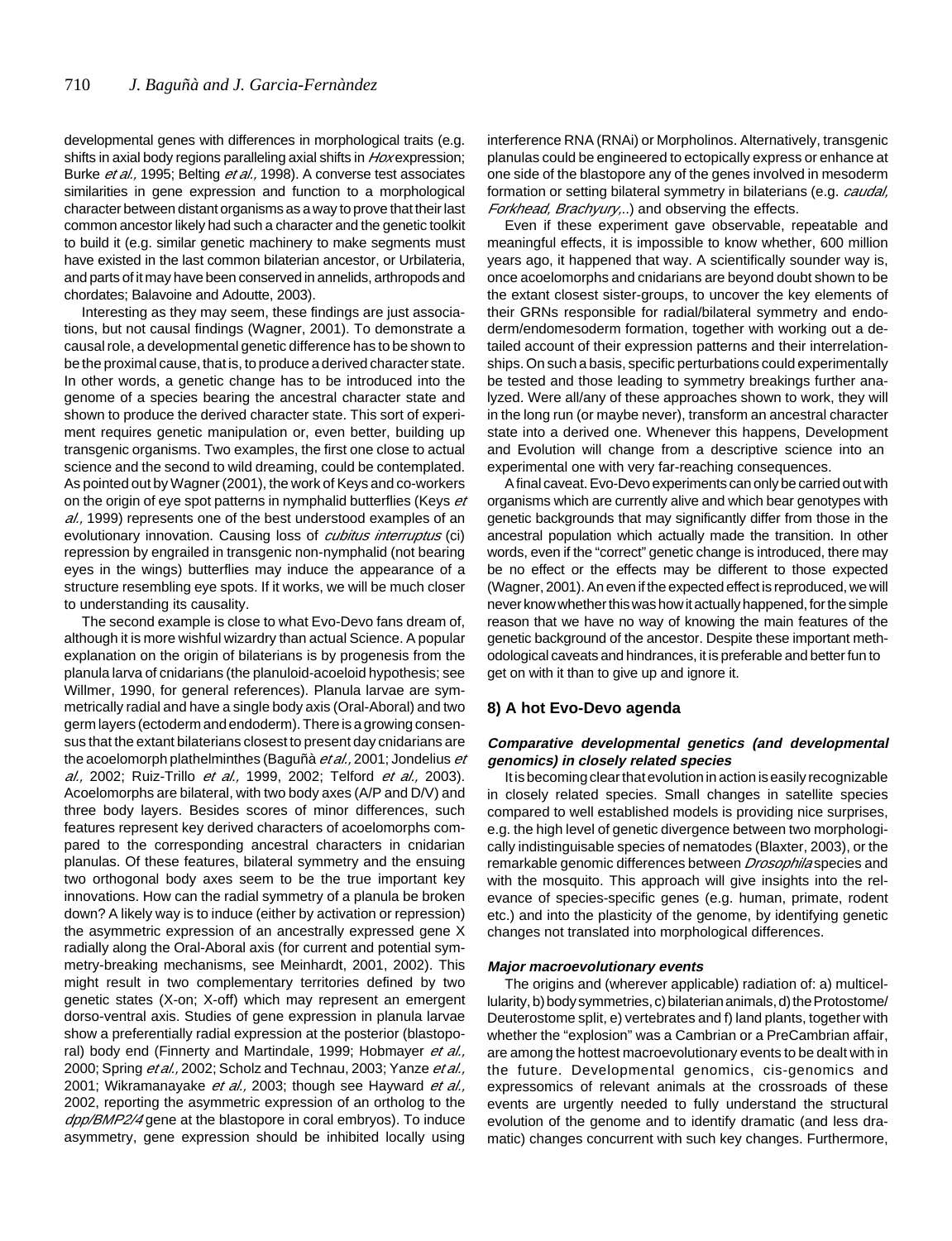the development of these animals as functional model systems (to "perturb", see above) will open experimental scenarios in which predicted changes, co-options and recruitements of genes and regulatory networks can be tested.

#### **Redefining/refining homology**

Finding that similar (homologous) genetic machineries build divergent phenotypes and, conversely, that different phenotypes can be built using non-homologus gene tools is reshaping our views on what homology is. An extreme view (Hall, 2003) sees all sort of homoplasies, except convergence, as homologous at the genetic level. One foreseable task of Evo-Devo is to set the limits between homology and bricolage, consisting of independent recruitment of a gene network and, in the end, to ascertain at what levels evolutionary constraints favor the recurrent invention of certain features, while preventing others from emerging.

#### **Intrinsic properties of gene regulatory networks (GRNs)**

Exploring down to the finest detail the properties of GRNs using experimental and theoretical models is another major Evo-Devo challenge. Such a task will be facilitated by parallel developments in new high-throughput molecular and genetic techniques and increasing computing power. Concepts such as robustness, buffering, evolvability, hierarchy or connectivity will be investigated by altering well established gene networks, both experimentally and in silico.

#### **Population developmental genetics**

Evo-Devo needs population genetics to explain how crucial genetic changes affecting development spread during evolutionary radiations. We have to explore in depth intra- and inter-specific coding and non-coding polymorphisms of developmental genes in natural populations. Moreover, we have to seek for conserved cisregulatory sequences highlighting potential functional sites, for linkage desequilibrium uncovering gene clustering and for natural variability of potential for evolutionary drift. Finally, population mathematics needs to be incorporated into Devo and developmental gene variations and models into traditional evolutionary thinking, in order to find a synthetic new synthesis of evolution.

#### **Experimental Evo-Devo**

What we call the third wave of Evo-Devo research will test predictions drawn from actual comparative studies, in experimental systems. Some pioneer experiments have revealed that changing key aspects of a gene network results in the appearance of wings or the reduction/loss of legs, mimicking changes that may well have happened in evolution. At present, the experimental approach to Evo-Devo is strictly limited to very few model systems and experimental situations. To put it plainly, in order to demonstrate the causality of the tetraploidization event at the origin of vertebrates, it would make no sense to duplicate twice the genome of amphioxus and wait until the next day to see a tetrapod walking in the lab! Rather, experiments have to be set up to modify in subtle ways gene networks by ectopic mis-sexpression, cis-regulatory changing, gene silencing or knocking-down, in priviledged key model systems. Such model systems should be: 1) those in which such experiments are already technically feasible allowing deep analyses of the main networks; and 2) those Evo-Devo landmark models (selected for their primitiveness, although less fitted technically), which are suitable to verify the effects of gene network recruitment in places or times spotted by Evo-Devo as critical for the deployment of new features.

#### **Last but not least: more fossils please!**

Knowledge of the fossil record at the lower depths of the Cambrian and Precambrian has advanced at a striking pace. Even so. *bona fide* fossils of cnidarian embryos and adults of these faunas, together with their potential relationships to the rich Ediacaran assemblages fall short of being adequate. Currently, vague cnidarian-like fossils have been reported from precambrian beds (see Chen et al., 2002 and Conway-Morris, 2003, for recent summaries), but no acoelomorphs have so far been uncovered (likely because of low preservation potential), and fossils from other potentially basal phyla (e.g. gastrotrichs, chaetognaths, basal ecdysozoans) are very scarce. In any event, their richness and preservation of details are ages away from the spectacular display and richness of bilaterian fossil forms occurring 50 million years later at the Cambrian. Records for other big radiations (e.g. vertebrates, land plants, reptiles, mammals), though incomplete at early stages, are rich enough at late stages to trace the step-bystep accumulation of apomorphic changes. As Budd (2001b) persuasively pointed out, to anyone interested in studying how a living group (e.g. a bilaterian) evolved its derived characters and the principal transitions that led to it (e.g. diploblast-triploblast transition; that is, bilateral symmetry, a second body axis, third germ layer and anterior nervous system), living forms are of no help. Only fossils of its stem group can really help; hence, more fossils please!

#### Acknowledgements

J.B.´s research is funded by grants BOS2002-02097 (Ministerio de Ciencia y Tecnología, Spain), and by the Departament d'Universitats, Recerca i Societat de la Informació de la Generalitat de Catalunya 2001SGR-00102. J. G.-F.´s research is funded by grants BMC2002-03316 (Ministerio de Ciencia y Tecnología, Spain), by the Departament d'Universitats, Recerca i Societat de la Informació de la Generalitat de Catalunya (Distinció per la Promoció de la Recerca Universitaria.) and by the European Community's Human Potential Programme HPRN-CT-2002- 00263 "Neurogenome".

#### **References**

- ADOUTTE, A., BALAVOINE, G., LARTILLOT, N and DE ROSA, R. (1999). Animal evolution: the end of the intermediate taxa? Trends Genet. 15: 104-108.
- ADOUTTE, A. BALAVOINE, G. LARTILLOT, N. LESPINET, O. PRUD'HOMME, B. and DE ROSA, R. (2000). The new animal phylogeny: reliability and implications. Proc. Nal. Acad.Sci. USA 97: 4453-4456.
- ARENDT, D. (2003). Evolution of eyes and photoreceptor cell types. Int. J. Dev. Biol. 47: 563-571.
- BAGUÑÀ, J., RUIZ-TRILLO, I., PAPS, J., LOUKOTA, M., RIBERA, C., JONDELIUS, U and RIUTORT, M. (2001). The first bilaterian: simple or complex? New molecular evidence. Int.J. Dev. Biol. 45: S133-S134;
- BALAVOINE, G. (1998). Are Platyhelminthes coelomates without a coelom? An argument based on the evolution of Hox genes. American Zoologist 38: 843-858.
- BALAVOINE, G and ADOUTTE, A. (2003). The segmented Urbilateria: a testable scenario. Integr.Comp.Biol. 43:137-147.
- BELDADE, P. and BRAKEFIELD, P.M. (2002). The genetics and Evo-Devo of butterfly wing patterns. Nature Rev. Genet. 3: 442-452.
- BELTING, H.G., SHASHIKANT, C.S., RUDDLE, F.H. (1998). Modification of expression and cis-regulation of Hoxc8 in the evolution of diverged axial morphology. Proc.Natl.Acad.Sci. USA 95: 2355-2360.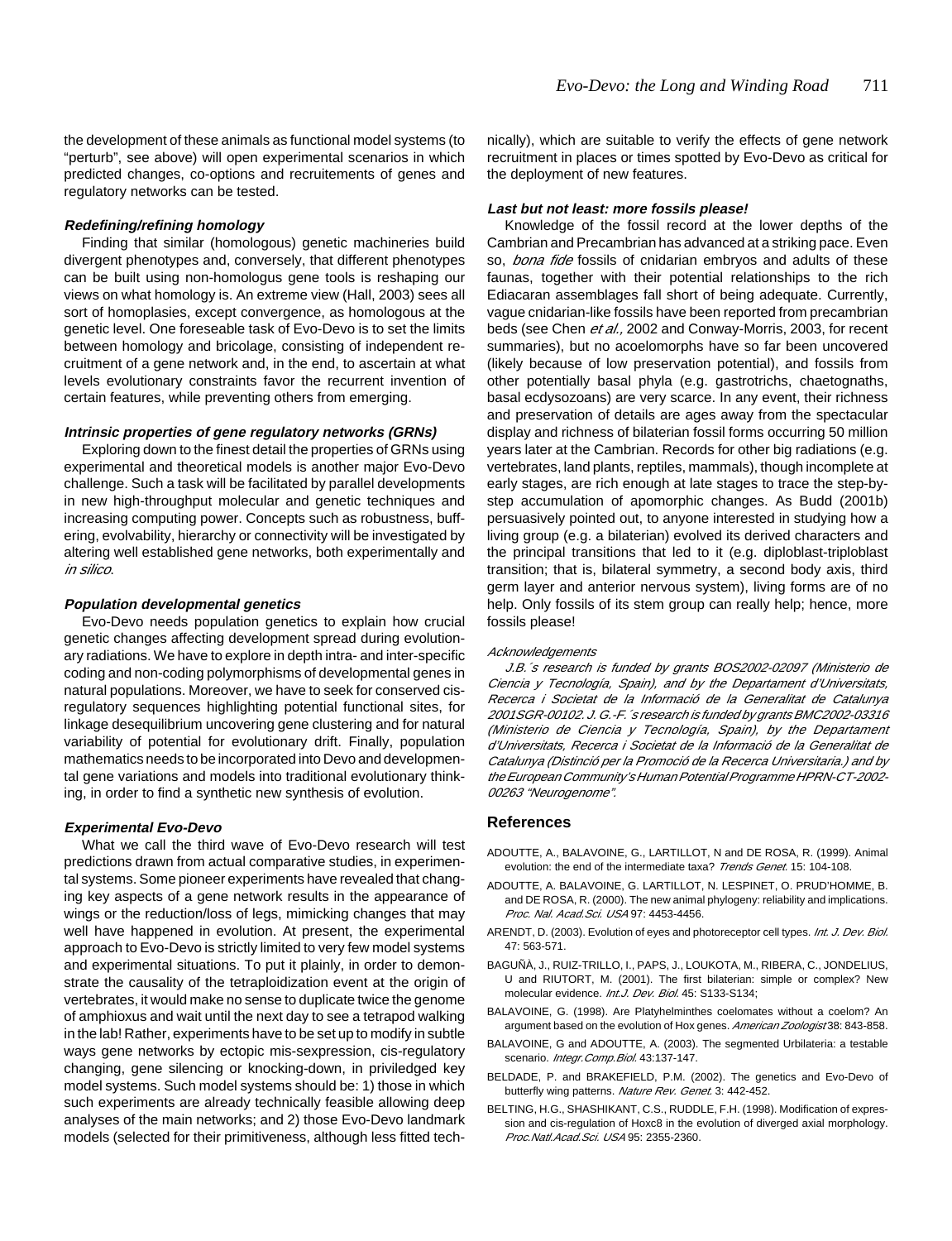BLAXTER, M. (2003). Two worms are better than one. Nature 426: 395-396.

BUDD, G.E. (2001a). Why are arthropods segmented? Evol. Dev. 3: 332-342.

BUDD, G.E. (2001b). Climbing life's tree. Nature 412: 487.

- BURKE, A.C., NELSON, C.E., MORGAN, B.A. and TABIN, C. (1995). Hox genes and the evolution of vertebrate axial morphology. Development 121: 333-346.
- CHEN, J-Y., OLIVERI, P., GAO, F., DORNBOS, S.Q., LI, C-W., BOTTJER, D.J. and DAVIDSON, E.H. (2002). Precambrian animal life: probable developmental and adult cnidarian forms from Southwest China. Dev. Biol. 248: 182-196.
- COHN, M.J. (2002). Lamprey Hox genes and the origin of jaws. Nature 416: 386-387.
- CONWAY-MORRIS, S. (2003). The Cambrian "explosion" of metazoans and molecular biology: would Darwin be satisfied? Int.J. Dev. Biol. 47: 505-515.
- DAVIDSON, E.H., McCLAY, D.R. and HOOD, L. (2003). Regulatory gene networks and the properties of the developmental process. Proc. Natl. Acad. Sci. USA. 100: 1475-1480.
- DARWIN, C. (1859). On the origin of species. John Murray, London.
- DE BEER, G.R. (1971). Homology: an Unsolved problem. Oxford Biology Reader No. 11. Oxford University Press, London.
- DELATTRE, M and FÉLIX, A.M. (2001). Microevolutionary studies in nematodes: a beginning. BioEssays 23: 807-819.
- DE ROBERTIS, E.M. (1997). The ancestry of segmentation. Nature 387: 25-26.
- DUBOULE and WILKINS, A.S. (1998). The evolution of "bricolage". Trends Genet. 14: 54-59.
- DOBZHANSKY, T. (1937) Genetics and the Origin of Species. Columbia University Press, New York.
- ERWIN, D.H. (2002). Macroevolution is more than repeated rounds of microevolution. Evol. Dev. 2: 78-84.
- FERRIER, D.E.K. and MINGUILLÓN, C. (2003). Evolution of the Hox/ParaHox gene clusters. Int. J. Dev. Biol. 47: 605-611.
- FERRIER, D.E.K., MINGUILLÓN, C., CEBRIÁN, C. AND GARCIA-FERNÀNDEZ, J. (2001). Amphioxus Evx genes: implications for the evolution of the midbrainhindbrain boundary and the chordate tailbud. Dev. Biol. 237: 270-281.
- FINNERTY, J.R. (2003). The origins of axial patterning in the metazoa: how old is bilateral symmetry? Int. J. Dev. Biol. 47: 523-529.
- FINNERTY, J.R. and MARTINDALE, M.Q. (1999). Ancient origins of axial patterning genes: Hox genes and ParaHox genes in the Cnidaria. Evol. Dev. 1: 16-23.
- FITCH, D.H.A. and SUDHAUS, W. (2002). One small step for worms, one giant leap for "Bauplan"? Evol. Dev. 4: 243-246.
- FRIEDRICH, M and TAUTZ, D. (1995). Ribosomal DNA phylogeny of the extant major arthropd classes and the evolution of myriapods. Nature 376: 165-167.
- GALANT, R. and CARROLL, S.B. (2002). Evolution of a transcriptional repression domain in an insect Hox protein. Nature 415: 910-913.
- GBRIC', M. (2003). Polyembryony in parasitic wasps: evolution of novel mode of development. Int. J. Dev. Biol. 47: 633-642.
- GHYSEN, G. (2003). The origin and evolution of the nervous system. Int. J. Dev. Biol. 47: 555-562.
- GILBERT, S.F. (2003). Opening Darwin's black box: teaching evolution through developmental genetics. Nature Rev. Genet. 4: 735-741.
- GOMPEL, N. and CARROLL, S.B. (2003). Genetic mechanisms and constraints governing the evolution of correlated traits in drosophilid flies. Nature 424: 931-935.
- GREENE, H.W. and CUNDALL, D. (2000). Limbless tetrapods and snakes with legs. Science 287: 1939-1941.
- HALL, B.K. (1994). Homology: the Hierarchical Basis of Comparative Biology. Academic Press, San Diego.
- HALL, B.K. (2003). Descent with modification: the unity underlying homology and homoplasy as seen through an analysis of development and evolution. Biol.Rev. 78: 409-433.
- HAYWARD, D.C., SAMUEL, G., PONTYNEN, P.C., CATMULL, J., SAINT, R., MILLER, D.J: and BALL, E.E. (2002). Localized expression of a dpp/BMP2/4 ortholog in a coral embryo. Proc. Natl. Acad. Sci. USA. 99: 8106-8111.
- HINMAN, V.F., NGUYEN, A.T., CAMERON, A and DAVIDSON, E.H. (2003). Developmental gene regulatory network architecture across 500 million years of chinoderm evolution. Proc.Natl.Acad.Sci.USA. 100: 13356-13361.
- HOBMAYER, B., RENTZSCH, F., KUHN, K., HAPPEL, C.M., Von LAUE, C.C., SNYDER, P., ROTHBÄCHER, U and HOLSTEIN, T.W. (2000). WNT signalling molecules act in axis formation in the diploblastic metazoan Hydra. Nature 407: 186-189.
- HODIN, J. (2000). Plasticity and constraints in development and evolution. J.Exp.Zool.(Mol.Dev.Evol.) 288: 1-20.
- HOLLAND. L.Z. (2000). Body-plan evolution in the Bilateria: early antero-posterior patterning and the deuterostome-protostome dichotomy. Curr. Opin. Gen. Dev. 10:434-442.
- HOLLAND, P.W.H., GARCIA-FERNÀNDEZ, J., WILLIAMS, N.A. and SIDOW, A. (1994). Gene duplications and the origin of vertebrate development. *Development* Supp: 125-133.
- HOLLAND, L.Z., KENE, M., WILLIAMS, N.A. and HOLLAND, N.D. (1997). Sequence and embryonic expression of the amphioxus engrailed gene (AmphiEn): the metameric pattern of transcription resembles that of its segment polarity homolog in Drosophila. Development 124: 1723-1732.
- JACOB, F. (1977). Evolution and tinkering. Science 196: 1161-1166.
- JENNER, R.A. (2000). Evolution of animal body plans: the role of metazoan phylogeny at the interface between pattern and process. Evol. Dev. 2: 208-221.
- JONDELIUS, U., RUIZ-TRILLO, I, BAGUÑÀ, J. and RIUTORT, M. (2002). The Nemertodermatida are basal bilaterians and not members of the Platyhelminthes. Zoologica Scripta 31: 201-215.
- KEYS, D.N., LEWIS, D.L., SELEGUE, J.E., PEARSON, B.J. GOODRICH, L.V. et al. (1999). Recruitment of a hedgehog regulatory circuit in butterfly eyespot evolution. Science 283: 532-534.
- KRAUSE, A.E., FRANK, K.A., MASON, D.M., ULANOWICZ, R.E AND TAYLOR, W.W. (2003). Compartments revealed in food-web structure. Nature 426: 282-285.
- KOZMIK, Z., DAUBE, M., FREI, E., NORMAN, B., KOS, L., DISHAW, L.J., NOLL, M and PIATIGORSKY, J. (2003). Role of Pax genes in eye evolution: a cnidarian PaxB gene uniting Pax2 and Pax6 functions. Dev. Cell. 5: 773-785.
- LANKESTER, E.R. (1870). On the use of the term homology in modern zoology, and the distinction between homogenetic and homoplasic agreements. Annals and Magazine of Natural History 6 Series 4: 34-43.
- LENSKI, R.E., OFRIA, C., PENNOCK, R.T. and ADAMI, C. (2003). The evolutionary origin of complex systems. Nature 423: 139-144.
- LUDWIG, M.Z., BERGMAN, C., PATEL, N.H. and KREITMAN, M. (2000). Evidence for stabilizing selection in a eukaryotic enhancer element. Nature 403: 564-567.
- LYNCH, J and DESPLAN, C. (2003). "De-evolution" of Drosophila toward a more generic mode of axis patterning. Int. J. Dev. Biol. 47: 497-504.
- MEINHARDT, H. (2001). Organizer and axes formation as a self-organizing process. Int. J. Dev. Biol. 45:177-188.
- MEINHARDT, H. (2002). The radial-symmetric hydra and the evolution of the bilateral body plan: an old body became a young brain. BioEssays 24:185-191.
- MORGAN, T.H. (1934). Embryology and Genetics. Columbia University Press, New York
- NEUTEL, A-M., HEESTERBEEK, J.A.P. and De RUITER, P.C. (2003). Stability in real food webs: weak links in long loops. Science 296: 1120-1123.
- OWEN, R. (1843). On the Archetype and Homologies of the Vertebrate Skeleton. Jon van Voorst, London.
- PATEL, N., BALL, E.E. and GODDMAN, C.S. (1992). Changing role of even-skipped during the evolution of insect pattern formation. Nature 357: 339-342.
- PETERSON, K.J., CAMERON, R.A. and DAVIDSON, E.H. (1997). Set-aside cells in maxmal indirect development: evolutionary and developmental insights. BioEssays 19: 623-631.
- PETERSON, K.J., CAMERON, R.A. and DAVIDSON, E.H. (2000). Bilaterian origins: significance of new experimental observations. Dev. Biol. 219: 1-17.
- PIRES-DaSILVA, A and SOMMER, R.J. (2003). The evolution of signalling pathways in animal development. Nat.Rev. Genet. 4: 39-49.
- POURQUIÈ, O. (2003) Vertebrate somitogenesis: a novel paradigm for animal segmentation? Int. J. Dev. Biol. 47: 597-603.
- REVILLA-I-DOMINGO, R. AND DAVIDSON, E.H. (2003). Developmental gene network analysis. Int.J.Dev.Biol. 47: 695-703.
- ROBEY, E. (1997). Notch in vertebrates. Curr. Opin. Genet. Dev. 7: 551-557.